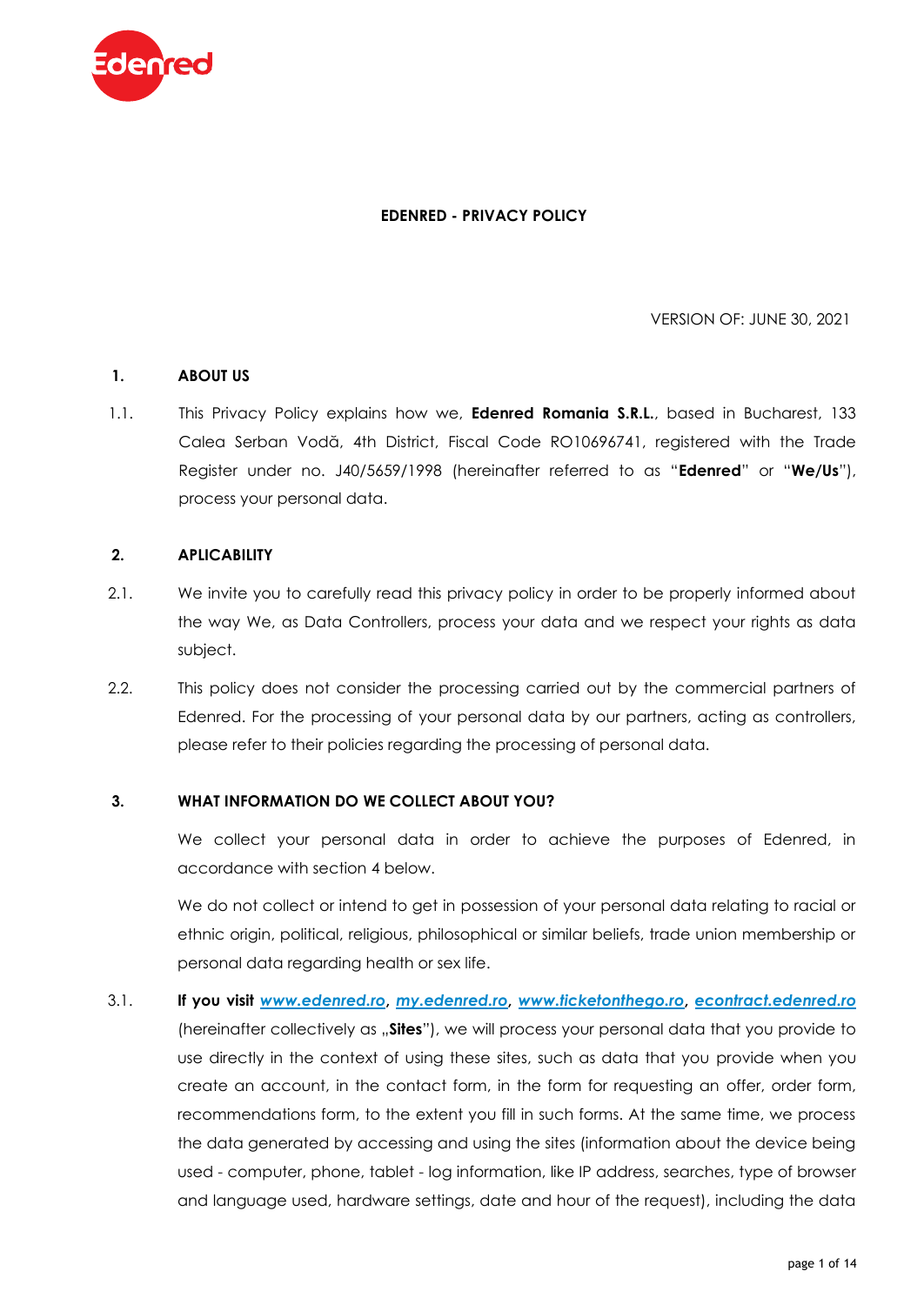

regarding your preferences or other data collected by means of technologies for analyzing the activities of the users on the internet pages (such as cookies; we recommend that you also read our *[Cookies Policy](https://www.edenred.ro/sites/default/files/public/Edenred-Cookies_Policy_EN.pdf)*).

- 3.2. **If you are a contact person on behalf of Partners (Clients, Trade Partners, Suppliers) or of potential Partners**, we will process your contact details, like name and surname, email address and phone number, role/function, workplace address, information that you provide in the context of initiating or carrying out the contractual relationship with the Partners or Potential partners. At the same time, we can obtain your contact details within our referral programs, from the visitors of our sites mentioned at section 3.1 or from the users of the MyEdenred mobile application, while making sure that the person supplying the contact details has previously obtained your approval for such an action.
- 3.3. **If you are the legal or conventional representative of one of our corporate clients or partners**, we will process your data, such as first and last name, contact details (e-mail address, telephone numbers, etc.), role/function, workplace address, signature, information you provide in the context of starting or during the contractual relationship.
- 3.4. **If you are a beneficiary of paper tickets issued by Edenred**, regardless of their type, we will process your personal data required by the legislation in force in order to issue these tickets, respectively the name, surname, personal identification number collected from your employer, information regarding the Trade Partners where you used the tickets. Optionally, for a better communication, you can offer us also your mail or email address or phone number. We will also process any other personal data that you will directly provide (by mail, in writing or by phone).
- 3.5. **If you are a beneficiary of the electronic tickets issued by Edenred**, regardless of their type, we will process your personal data required by the legislation in force in order to issue these tickets, respectively the name, surname, personal identification number collected from your employer, information regarding your card (activation code, serial number, PAN, account number, card issuing and expiring date, card's balance, validity of the tickets uploaded on the card), information regarding the transactions that you performed with the card with the Trade Partners, where you used the tickets, as well as any other data categories that you directly supply in the context of creating a user account or in any other manner that results from using our sites listed under point 3.1. Your employer may share with us your professional email to notify you when your ticket card was loaded. Optionally, for a better communication, you can offer us also your mail or email address or phone number. We will also process any other personal data that you will directly provide (by mail, in writing or by phone).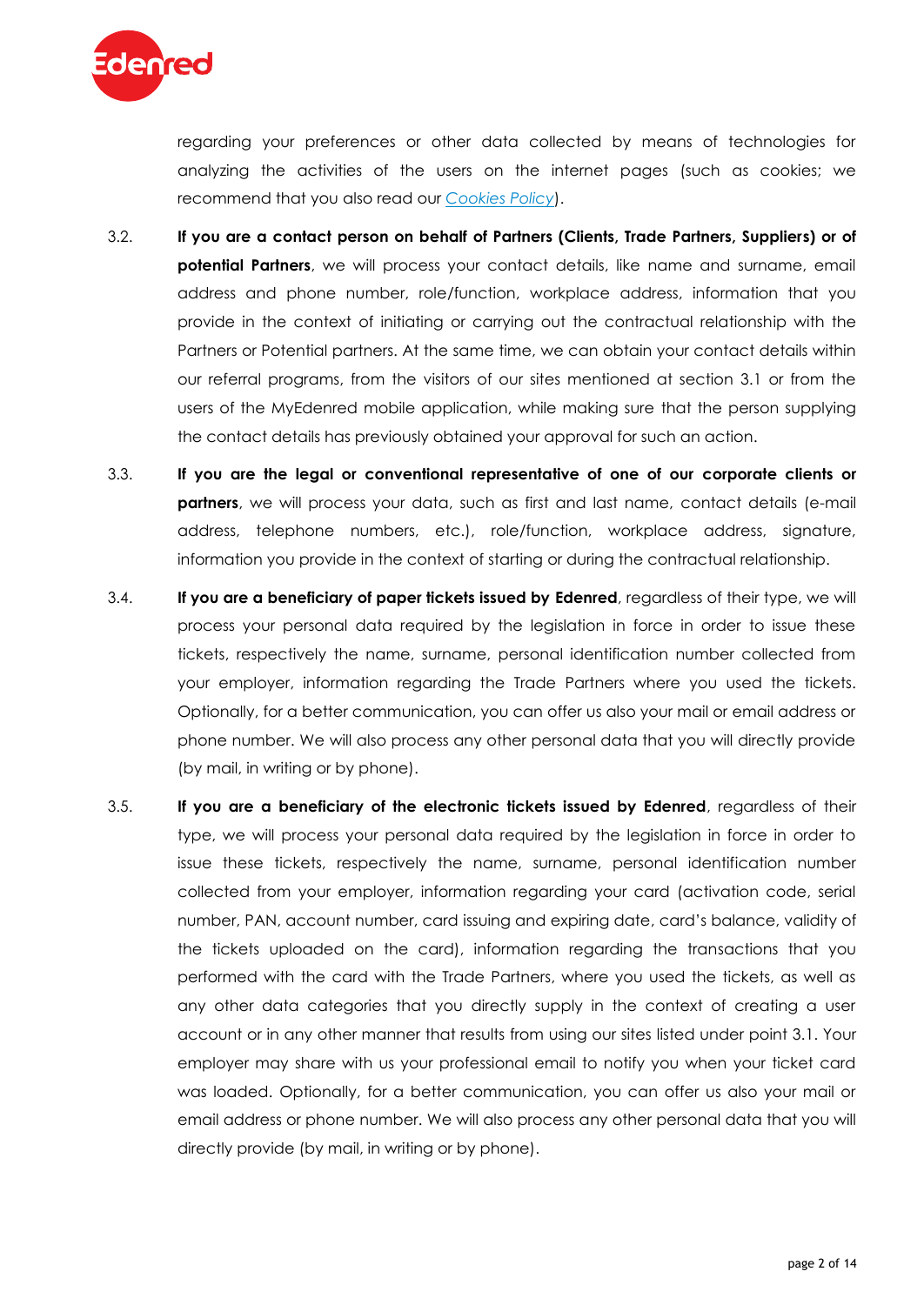

3.6. **If you are an user of MyEdenred application** (hereinafter the "Application"), in order to create the user account and enroll the card in the Edenred Pay and Apple Pay payment services, we will process your personal data, respectively first name, last name, email address and access password (the access password will be processed in encrypted form), the identification data of your Edenred card (the series formed of 10 digits on the back of the card and the last digits from the number from the front of the card), city and county of residence. The residence city and county are collected based on the legal provisions regarding fighting money laundering and terrorism financing.

**Optionally**, at the moment of creating the user account in the application, you can also provide us your mobile phone.

For a better quality of the services provided, within the Application, we will process the history of the transactions carried out, which we will display for a better management of the expenses, card balance, validity of the tickets uploaded on the card, as well as the PIN code, that will be provided after following the steps from a security procedure.

**In order to ensure the functionality of the Application**, we will process the data regarding the device used (hardware) and the operating system, journal information, as well as the IP address, the date and hour of using the Application, including data on your preferences regarding marketing communications.

- 3.7. **If you are using our chatbot, Felicia**, we will process your personal data that you provide in the chat window, to the extent that you write us on chat, such as first and last name, contact details (email address, phone number), specific details regarding your relationship with Edenred and any other data included in your message, based on the type of your request.
- 3.8. **If you contact us through our call center**, we will process your personal data such as first and last name, phone number, voice (for calls to call center that will be recorded) and other data that you voluntarily provide, including in cases when you decide to continue our discussion via email or phone messages.
- 3.9. **If you apply as candidate to work at Edenred**, by accessing the Available Careers section on the websites or in any other way, we will process your personal data that you provide in this context, such as name, surname, email address, phone number, professional experience, as well as any other data included in the documents that you choose to provide to us.
- 3.10. If your personal data are collected directly from you, we inform you that you are not usually obliged to provide your personal information. Exceptions are cases where their provision constitutes a legal or contractual obligation, or an obligation necessary for concluding a legal/contractual relationship, or for providing our services. Without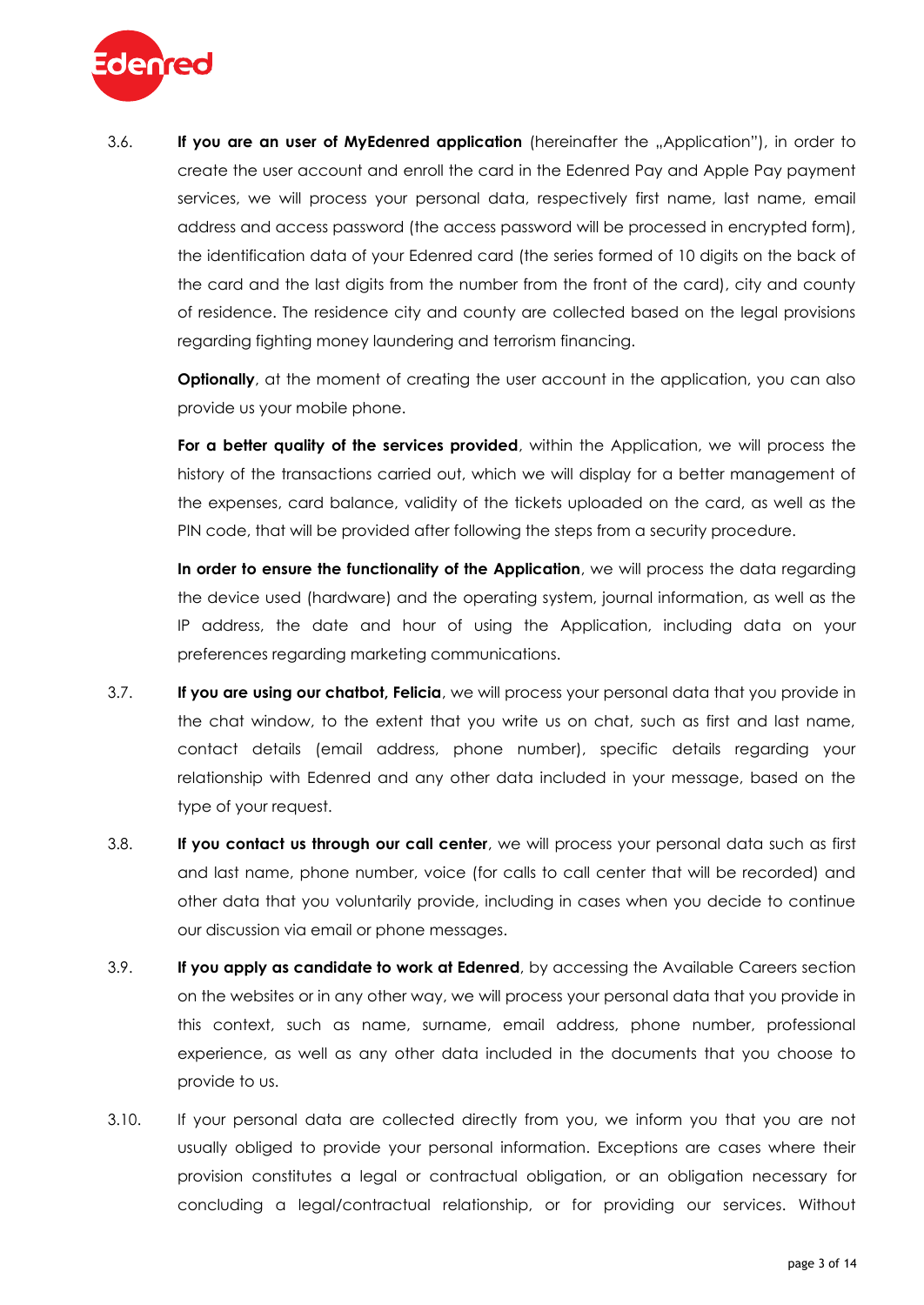

providing such data, in certain situations, We will not be able to provide you the selected service.

# **4. WHAT FOR ARE PERSONAL DATA USED AND WHAT ARE THE LEGAL GROUNDS FOR PROCESSING?**

In general, we collect personal data directly from you. However, if you are an employee of our corporate clients, they provide us certain data in order to provide our services.

We may process personal data collected from other sources, such as partners with whom We collaborate, various service providers in the performance of the contract, social networks etc., as well as data transmitted by the devices with which you access our application or sites (phone, laptop, etc.), according to the *[Cookies](https://www.edenred.ro/sites/default/files/public/Edenred-Cookies_Policy_EN.pdf) Policy*. For the event that we do not receive the personal data from you, we shall inform you of their processing within the legal term.

We may use personal data for one or more of the purposes described in this policy. If we subsequently process your personal data for a purpose other than those on which you have already been informed and which are not compatible with the purposes for which your data was originally collected and which was brought to your attention, Edenred shall provide information on that secondary purpose and any relevant additional information.

- 4.1. **If you are a visitor of our site or social networking pages**, we process your personal data as follows:
	- a) for marketing activities, respectively for the transmission, via means of distance communication (e.g. email) of commercial communications regarding the products and services provided by Edenred.

**Grounds**: We will only send you such communications if we have your approval. You can express your consent for the data processing for this purpose, by filling in and ticking the appropriate box in the commercial communications acceptance form. Providing your data for this purpose is voluntary. Your refusal to provide your consent for the data processing for this purpose will have no consequences to you.

b) for settling claims, complaints and for monitoring traffic, keeping the platform at normal parameters and improving your experience on these sites.

**Grounds**: Processing your data for this purpose is based on Edenred's legitimate interest in order to ensure the proper functioning of the sites, as well as to continuously improve the experience of visitors on these sites, including by answering various questions or complaints. In the absence of such data, we will not be able to help you solve the problem you are dealing with.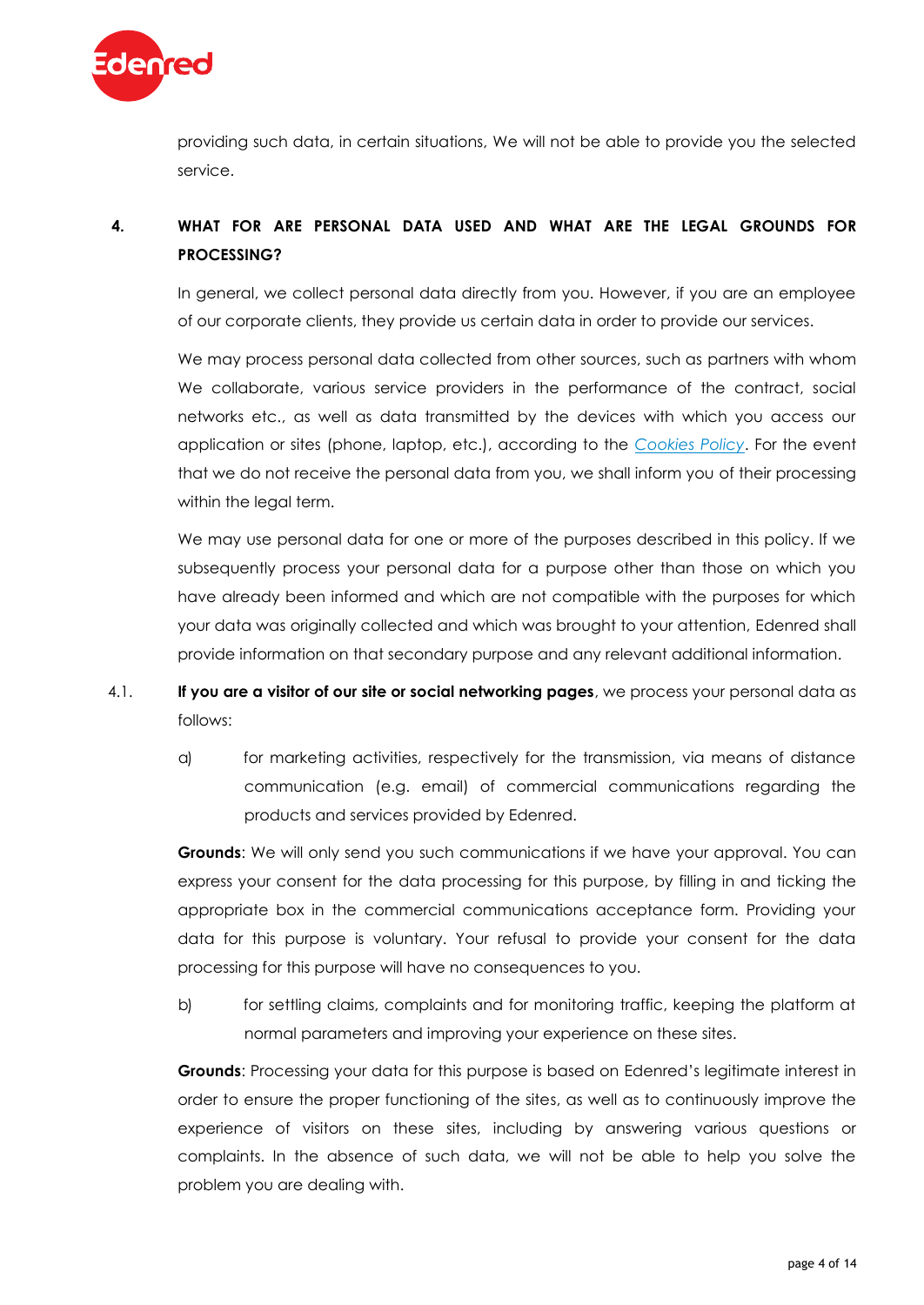

c) to take security and fraud prevention measures to protect your personal data and services, measures that involve detecting, investigating and solving security and fraud threats. Personal data may be processed as part of security monitoring at the level of applications that we use.

**Grounds**: The processing of your data for this purpose is based on the Edenred's legitimate interest in ensuring the proper functioning of the sites, in defending our rights and interests.

- 4.2. **If you are a contact person on behalf of Partners (Clients, Trade Partners, Suppliers) or of potential Partners**, Edenred will process your personal data in the following manner:
	- a) in order to initiate or carry out the contractual relationship between Edenred and Partners or potential Partners.

**Grounds**: The processing of your data for this purpose is based on the need to conclude and execute a contract, as well as on the Edenred's legitimate interest to initiate and have contractual relationships for offering the services provided by Us. Your refusal to supply the data for this purpose may have as consequences Edenred's impossibility to carry out its activity.

b) for marketing activities, respectively in order to send, through means of distance communication (e.g., email), commercial communications regarding the products and services provided by Edenred.

**Grounds**: The processing of your data for this purpose is based on Edenred's legitimate interest to send communications addressed to professionals meant to ensure the promotion and development of the Edenred business and, at the same time, to facilitate the access of its clients/partners to services offered by Edenred that could be useful/of interest for their businesses.

c) in order to send by distance communication means (emails and phone) communications regarding the improvement of our services.

**Grounds**: Because we have a legitimate commercial interest in keeping a connection with our partners in order to improve the products and services we offer, we will send you notices regarding the satisfaction degree about our company (for example, satisfaction surveys related to the orders made) because we are in a contractual relationship with the company you represent and you are the best person for communicating a feedback on the interaction with Edenred.

d) for the marketing activities, respectively in order to send, by distance communication means (e.g., email), commercial communications regarding the products and services provided by Edenred's partners.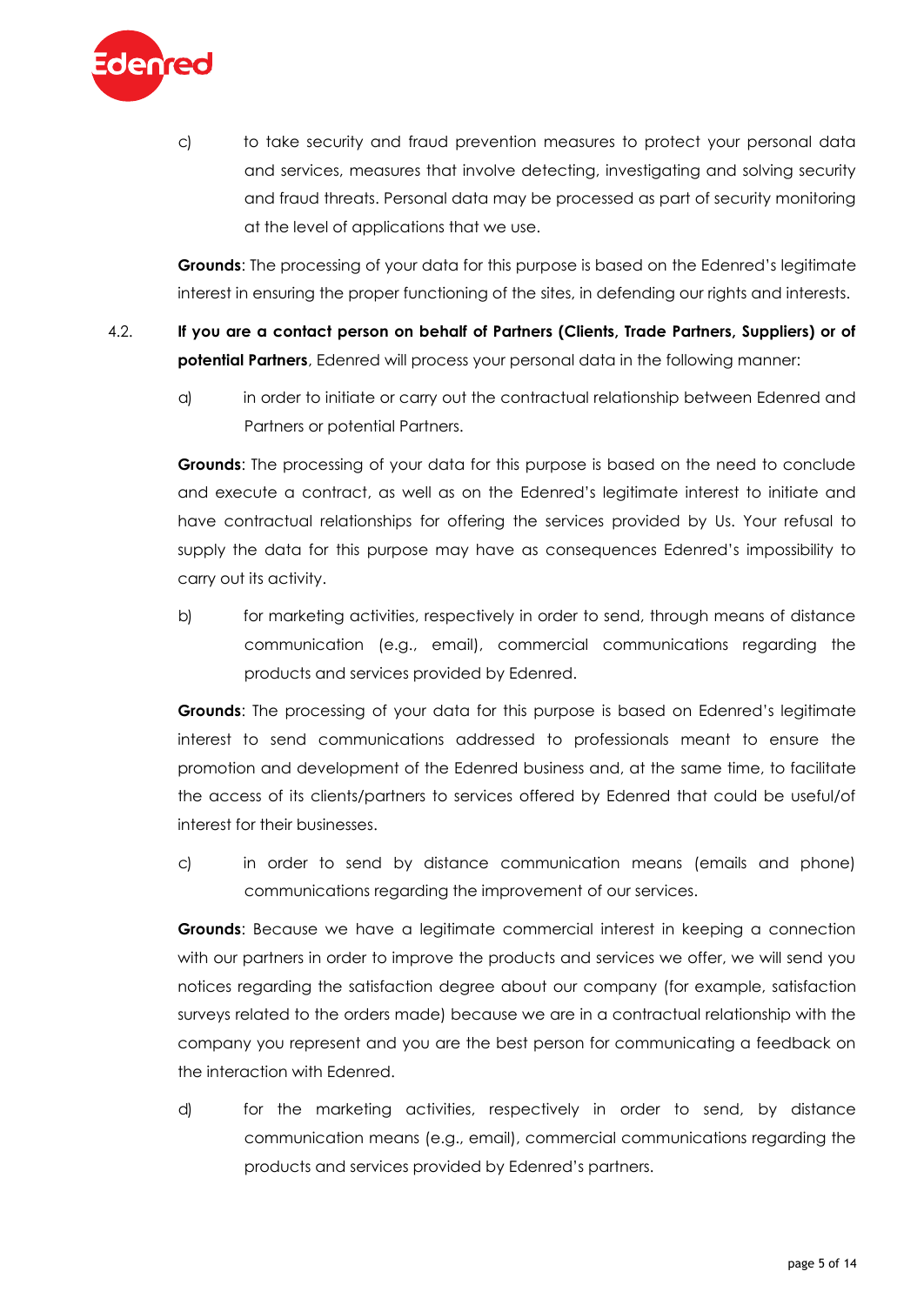

**Grounds**: For this purpose, we will process your data based on your consent, expressed directly and based on indirect consent, collected through the contract, for the persons who, due to position held, may receive such communications.

- 4.3. **If you are a beneficiary of tickets issued by Edenred, in paper format or on electronic support,** we will process your personal data in the following manner:
	- a) for the contractual relationship between your employer and Edenred, namely in order to issue the tickets, vouchers or cards in accordance with your employer's order, to send the information regarding the amount debited on your card, to send the information regarding the tickets that expire and the processing of the transactions performed by you. Also, for the processing of your requests related to accessing/using our products.

**Grounds**: The processing of your data for this purpose is based on our legitimate interest to provide the services according to the contract concluded between your employer and Edenred, as well as the legal provisions in force, which mention that certain types of tickets must be customized with a name, surname and personal identification number. It is necessary to provide your personal data. The refusal to provide the data may lead to the impossibility of granting the extra salary benefits negotiated with your employer. The refusal to provide contact data (email or phone) means that we will not be able to inform you about the amounts debited on your card or the tickets that expire, however, will not produce any negative consequence regarding the functionality of your products.

b) analyses and statistics regarding the use of our products.

**Grounds**: Constant improvement of the quality of our products and services is our concern. Based on our legitimate interest, we use the data that we collect from you or other data that we generate/derive from the data we receive from you or resulting from the use of our products for various statistics, analyses and studies. When carrying out statistical analyses on the use of our products and services, the data analyzed are strictly protected and the aggregated results are used internally or may be communicated to partner merchants on the basis of an existing contractual relationship in this respect, without allowing the identification of data subjects and by complying with the applicable legal requirements.

c) for sending messages having as purpose the improvement of services (surveys or questionnaires).

**Grounds**: Because we want you to have an interaction as good as possible with our products and services, based on our legitimate interest, we will use your data (email and phone), as user of our products or obtained in any other context when you made these data available to our company representatives, to ask your opinion on our products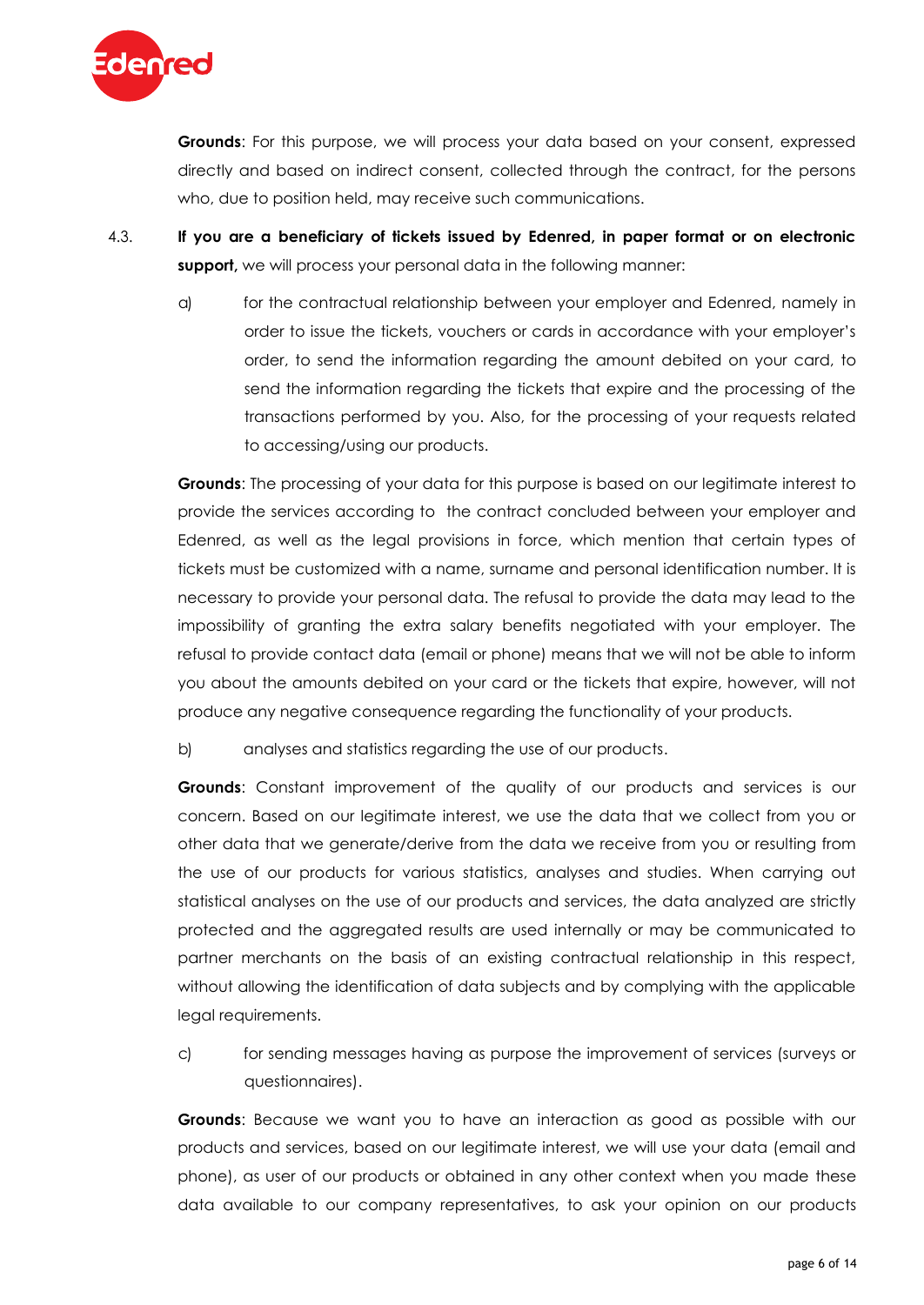

quality. We will never ask more than your feedback regarding the use of our products and we will use your answers to make our products and services easier and more efficient to use.

d) direct marketing and other commercial communications.

**Grounds**: We will send these communications if we have your approval. We would like to keep you informed with legislation news for Edenred's solutions and services, regarding our products and those of our partners. We will be able to send promotional materials in order to inform you about our products and those of our partners. Additionally, we will invite you to attend events, participate at promotions or campaigns carried out by Edenred independently or in collaboration with one or several of our partners and we will communicate other similar information that we consider to be of interest to you. Providing your data for this purpose is voluntary. Your refusal to provide the data for this purpose will have no consequences for you.

e) creating profiles in order to personalize promotional offers.

**Grounds**: Edenred may segment its own users depending on several criteria in order to classify them in different categories for marketing and/or analysis purposes. The processing of your data for this purpose is based on our legitimate interest. These profiles do not imply exclusively automatic decision making. We want to provide products and services that are as relevant as possible, in accordance with your profile and area of interest. That is why we can analyze data and information about you from the following sources: (i) data collected following your interaction with our sites in section 3.1; (ii) data regarding the use of our products obtained from different sources: data provided by you, data obtained from the corporate customers' orders, transactions history and behavior, data resulting from using our sites or the MyEdenred mobile application.

f) to fulfil legal obligations.

**Grounds**: We have certain legal obligations that involve the processing of personal data, such as:

- i) for certain products, we have specific obligations related to preventing and fighting money laundering and financing terrorism, and that is why we will carry out activities in order to get to know our clients and any other operations required by law;
- ii) taxes payment and other relevant charges, reporting to the relevant fiscal authorities and maintaining accounting books (e.g., when you participate in a competition organized by Us and you win prizes subject to taxes);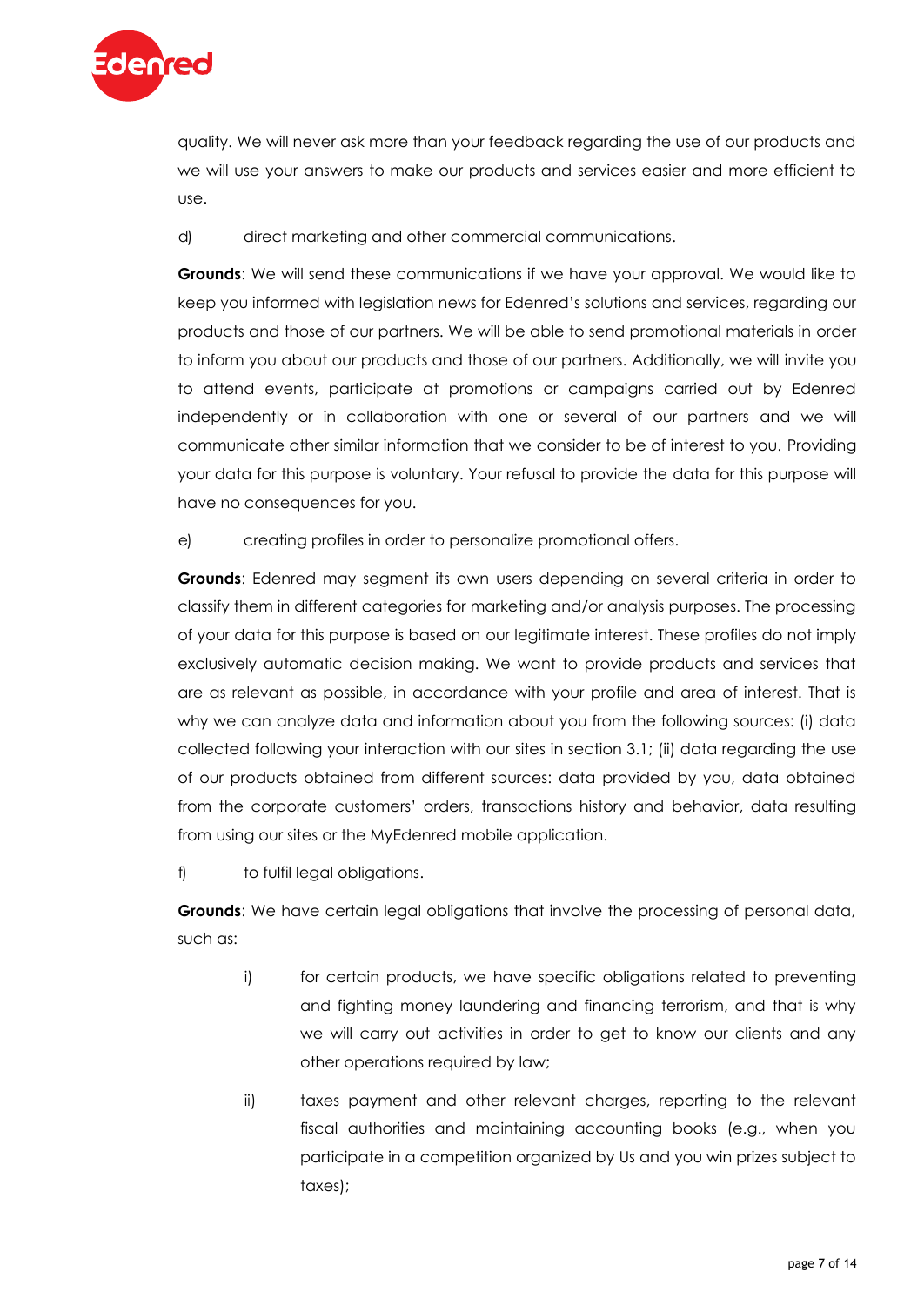

- iii) archiving the data according to the legislation in force.
- g) ascertaining, exercising or defending a legal right during a procedure before a court of law, of an administrative procedure or any other formal proceedings involving Edenred, and for settling your requests, claims or complaints.

**Grounds**: The processing of your data for this purpose is based on our legitimate interest to defend our rights and interests.

h) creating user accounts in MyEdenred application and card enroll in Edenred Pay and Apple Pay payment services.

**Grounds**: Because we want to offer the most modern and easiest ways to make payments, you can pay with your card by using your mobile phone. The processing of your data is based on your consent. This may be withdrawn at any moment, without affecting the processing carried out up to that moment.

- 4.4. **If you are a user of MyEdenred application**, we will process your personal data as follows:
	- a) in order to carry out services for functioning of Edenred cards (user account activation, card activation, view transaction history, debiting, balance, amounts that expire, PIN remembering, card blocking in case of theft or loss, suggestions and complaints) and to process your requests regarding accessing/using our products.

**Grounds**: The processing of your data for this purpose is based on the contract concluded between you and Edenred, more specifically the *[Terms and Conditions](https://www.edenred.ro/sites/default/files/public/Edenred-Platform_Terms_and_Conditions_EN.pdf)* of the Application, and to comply with certain legal requirements provided by the legislation on granting value tickets, which mentions that we must ensure you the access to the amount available or to block the card, and providing your personal data is necessary in order to use the services within the Application.

b) analyses and statistics regarding the use of our products.

**Grounds**: Constant improvement of the quality of our products and services is our concern. Based on our legitimate interest, we use the data that we collect from you or other data that we generate/derive from the data we receive from you or resulting from the use of our products for various statistics, analyses and studies. When carrying out statistical analyses on the use of our products and services, the data analyzed are strictly protected and the aggregated results are used internally or may be communicated to partner merchants on the basis of an existing contractual relationship in this respect, without allowing the identification of data subjects and by complying with the applicable legal requirements.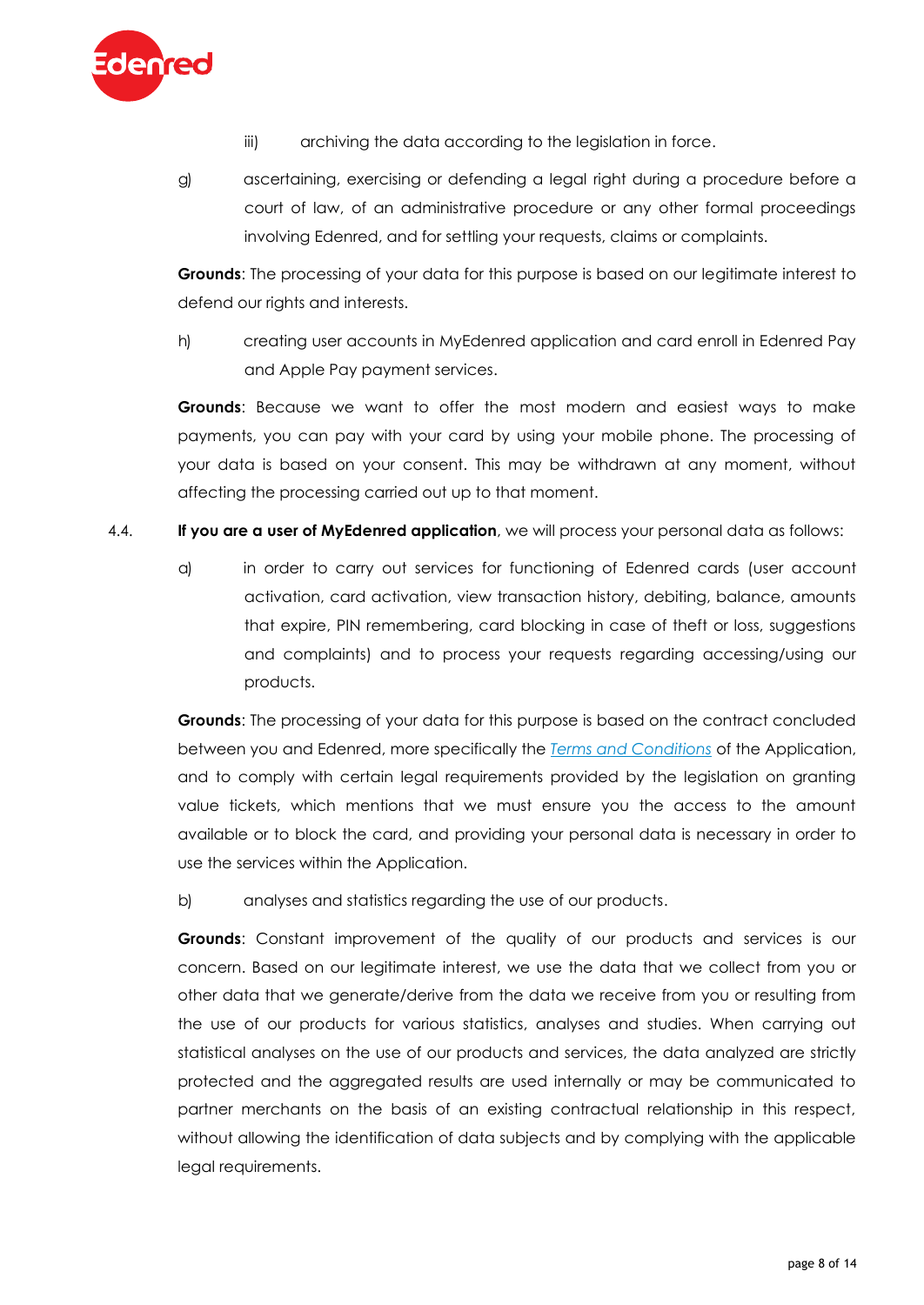

c) advertising, marketing and publicity, promotion activities of the for products and services offered by Edenred and its partners, carrying out promotional campaigns, sending newsletters.

**Grounds**: The processing of your data for this purpose is based on your consent. When you create your user account, you can opt to receive commercial communications from us, to improve your shopping experience and to help you benefit from advantageous offers from our third-party. You may choose to receive news and offers by various means of communication (email, SMS or push notifications on the mobile phone), having in mind that you can change your preferences anytime in "Settings" section.

d) creating profiles in order to personalize promotional offers.

**Grounds**: Edenred may segment its own clients depending on several criteria in order to classify them in different categories for marketing and/or analysis purposes. The processing of your data for this purpose is based on our legitimate interest. These profiles do not imply exclusively automatic decision making. We want to offer you products and services as relevant as possible, in accordance with your profile and area of interest. That is why you may receive various personalized commercial communications from us, to improve your shopping experience and to help you benefit from advantageous offers from our thirdparty partners. The promotional offers from our partners presented within the Application may be general or personalized. The general promotional offers displayed within the Application do not involve personal data processing, as a result they will be displayed to all the users of the Application. The customization of the offers will be carried out depending on one or several from the following criteria: residence county/city, gender, age, shopping habits resulting from your transactions made with Edenred cards, displayed in the Application. You shall receive personalized commercial communications from us or our partners only if you have given your consent for news and offers, according to section 4.4 let. c) above.

e) to fulfil legal obligations

**Grounds**: We have certain legal obligations that imply the processing of personal data, such as specific obligations regarding preventing and fighting money laundering and terrorism financing, reporting to the relevant fiscal authorities and keeping accounting records.

f) ascertaining, exercising or defending a legal right during a procedure before a court of law, of an administrative procedure or any other formal proceedings involving Edenred, and for settling your requests, claims or complaints.

**Grounds**: The processing of your data for this purpose is based on our legitimate interest to defend our rights and interests.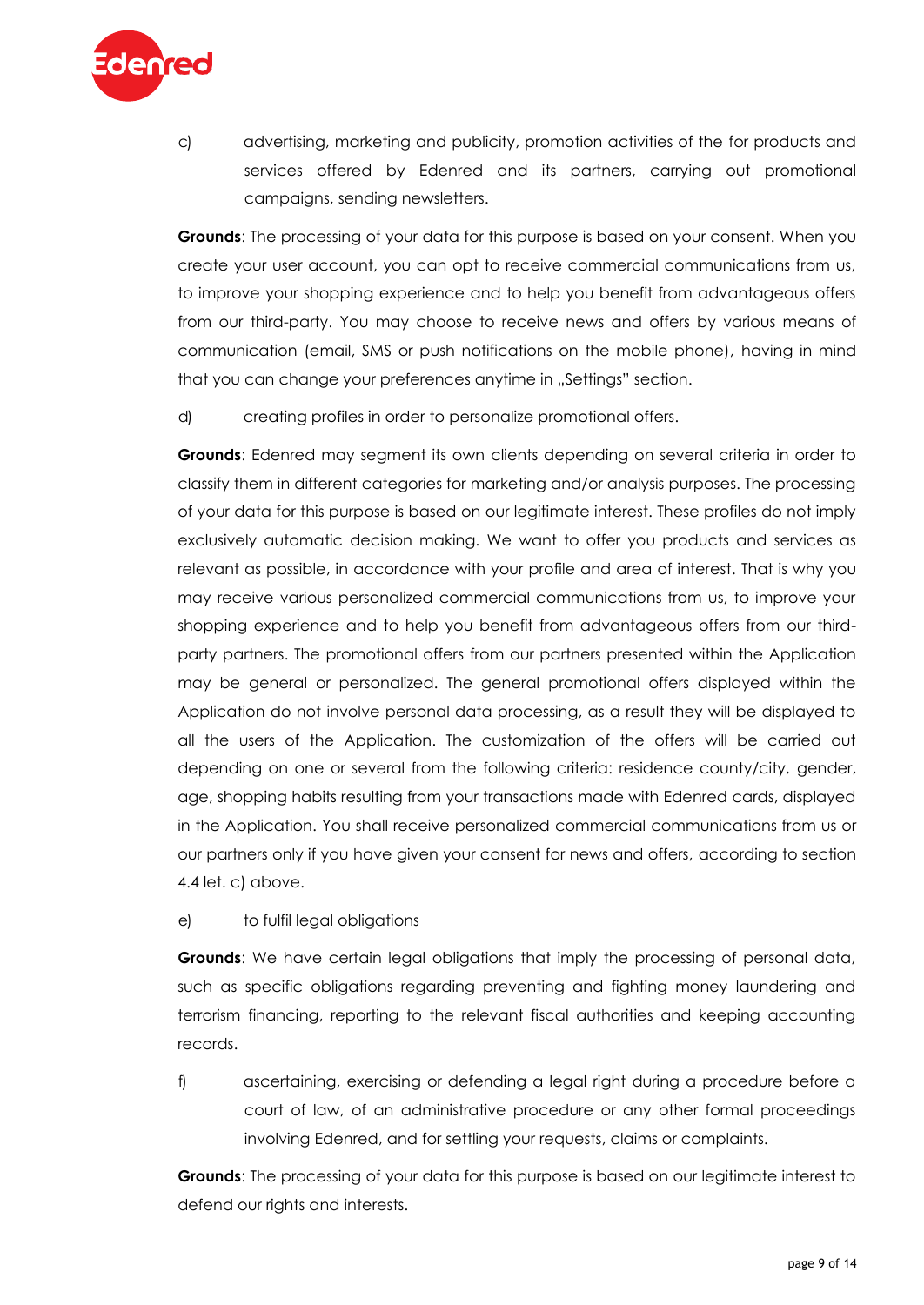

g) for sending messages having as purpose the improvement of services (surveys or questionnaires).

**Grounds**: Because we want you to have an interaction as good as possible with our products and services, based on our legitimate interest, we will use your data (email and phone), as user of our products or obtained in any other context when you made these data available to our company representatives, to ask your opinion on our products quality. We will never ask more than your feedback regarding the use of our products and we will use your answers to make our products and services easier and more efficient to use.

4.5. **If you request details through Felicia chatbot or our call center**, we will process your personal data to solve your requests and complains, and to improve your experience.

**Grounds**: The processing of your data for this purpose is based on the Edenred's legitimate interest to reply to your requests, as well as to constantly improve our visitors and users experience, including through answering different questions or complaints. In the absence of such data, we will not be able to help you solve the problem you are experiencing.

4.6. **If you apply as candidate to work for Edenred**, we will process your personal data through the "Careers" section on the sites for the purpose of recruitment.

**Grounds**: The processing of your data for this purpose is carried out upon your request to conclude a contract. In the event in which you apply for a certain position, but you are not selected for the position for which you have applied, we will continue to process your data based on our legitimate interest to take you into account for other vacant positions similar to the ones for which you initially applied, except for the situation in which you will request for your personal data not to be processed to this regard.

The provision of your data is voluntary. Your refusal to supply the data can have as consequence Edenred's impossibility to consider you during the recruitment process for different positions.

#### **5. TO WHOM DO WE DISCLOSE YOUR DATA?**

- 5.1. On a case by case basis, we can disclose your personal data, exclusively for the processing purposes to:
	- a) the companies that are part of the Edenred Group;
	- b) our service suppliers (acting as controllers, or as our processors) and which we contract for the administrative and processing services of our transactions, for marketing, other services suppliers (e.g., the company producing cards, suppliers of payment services, courier companies, suppliers of IT services);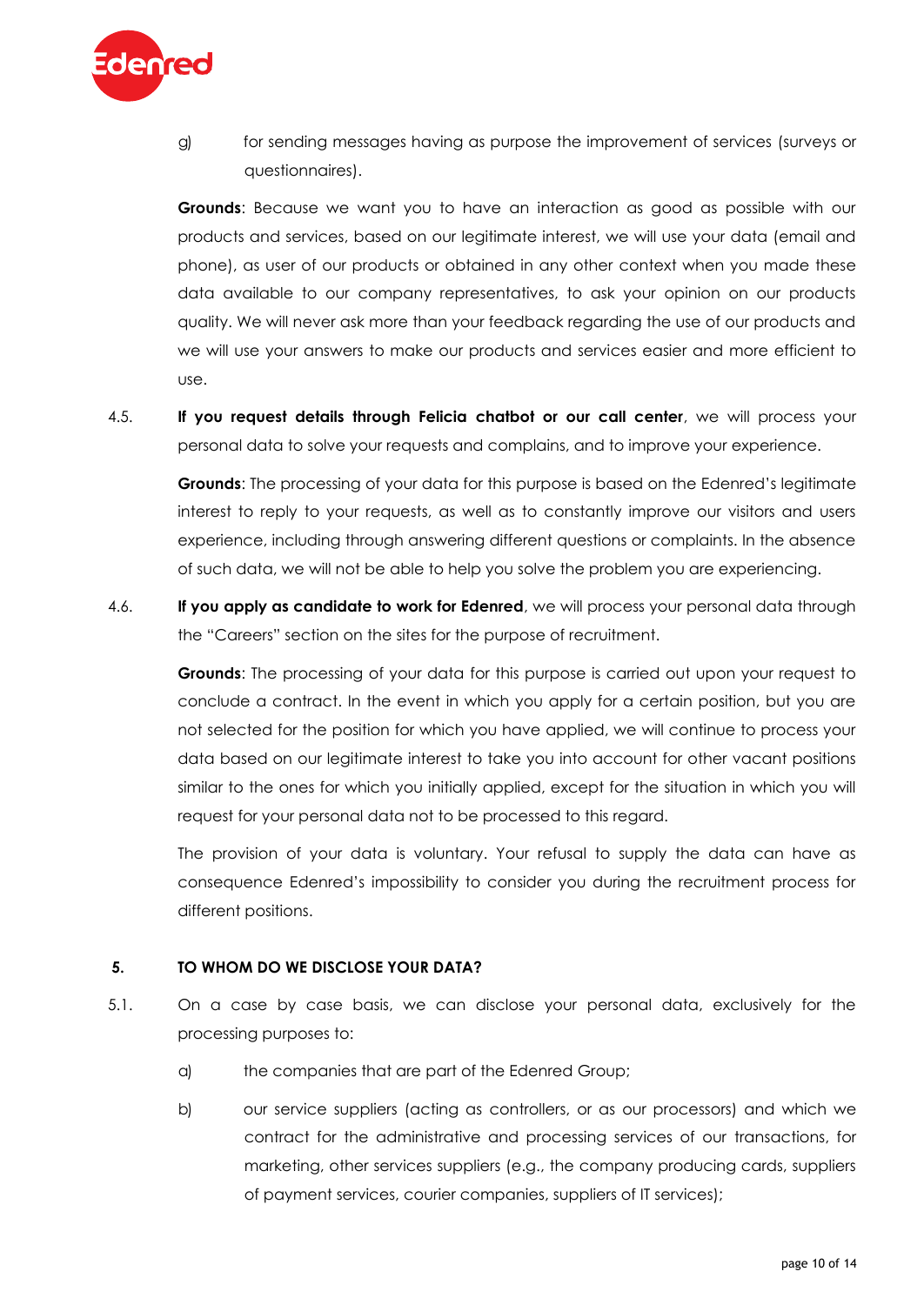

- c) market research agencies carrying out market studies for Us;
- d) other companies with which we can develop joint offer programs for our products and services on the market;
- e) public authorities, if the disclosure is necessary in order to comply with an obligation provided by the applicable legislation;
- f) your employer, Edenred commercial partner, upon its request;
- g) courts or arbitral tribunals, as well as competent authorities to investigate criminal acts.
- 5.2. As a rule, the transmission of your personal data to the abovementioned recipients will be done only based on a commitment of confidentiality and a commitment of ensuring the adequate level of security by such recipients, guaranteeing that personal data are kept safe and that their transmission is carried out in accordance with the legislation in force.

# **6. PERSONAL DATA TRANSFER**

- 6.1. The personal data provided to Us can be transferred outside of Romania, but only to European Union states.
- 6.2. In exceptional cases, like payments made from the mobile phone, if Edenred transfer your personal data can to a third country (outside the European Union) or an international organization, to sub-processors, we shall ensure that they are adequately protected, respectively that we transmit data to a country that provides an adequate level of protection as assessed by the European Commission, or if the respective country is considered not to have laws equivalent to EU data protection standards, we shall ask the third party to conclude a legally binding contract/agreement/instrument that reflects such standards or to provide other appropriate safeguards in this regard (such as standard contractual clauses issued by the European Commission for transferring personal data to third countries).
- 6.3. You may request a list of recipients from third countries, as well as a copy of the agreed provisions that ensure an adequate level of protection of personal data, by e-mailing at *[gdpr-ro@edenred.com](mailto:gdpr-ro@edenred.com)*.

# **7. DURATION OF THE PROCESSING**

7.1. In general, we will process your personal data as much as it is necessary for the processing purposes mentioned above (including by applicable laws), except for the situations in which the legal provisions foresee or oblige otherwise. Therefore, personal data will be stored: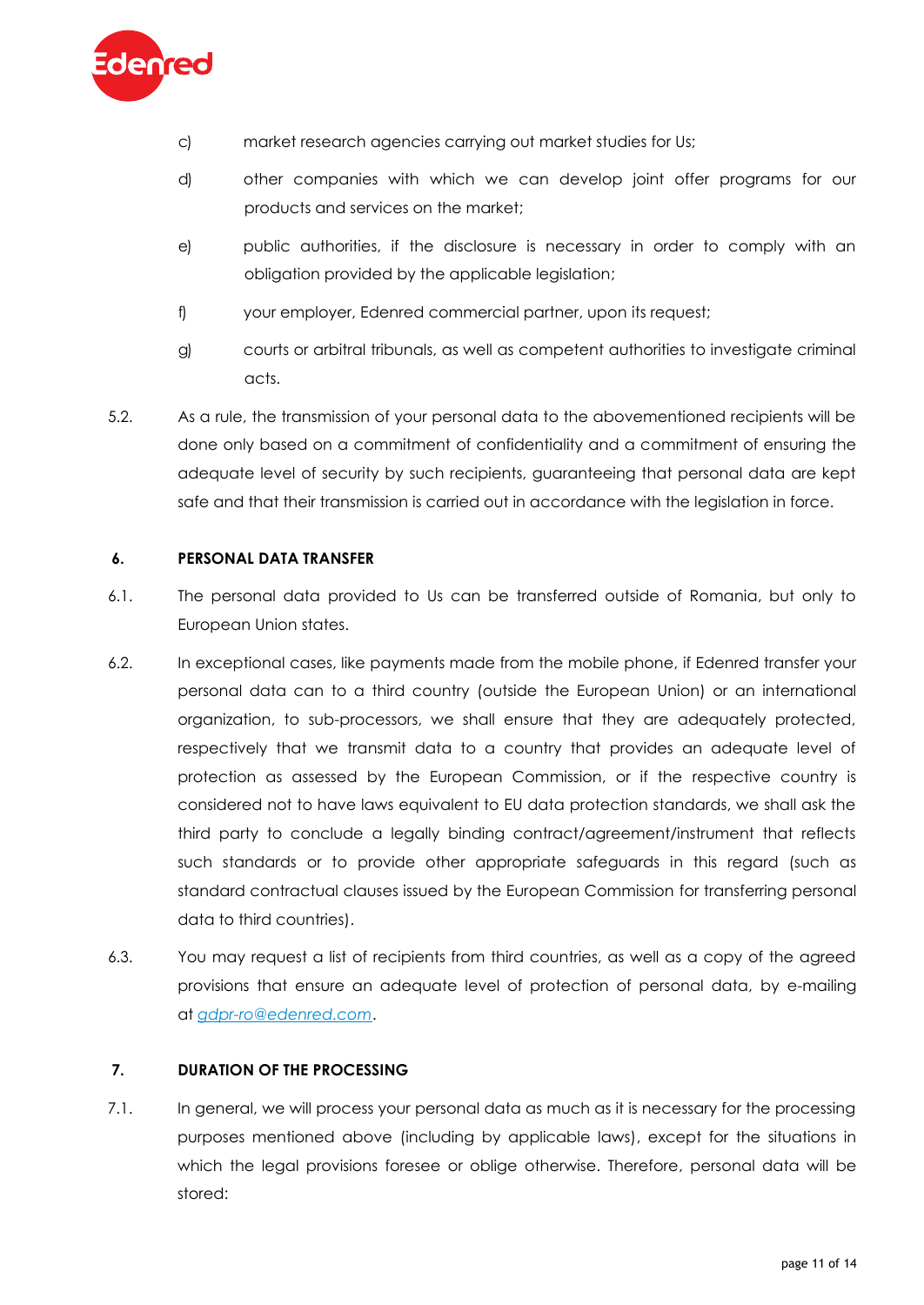

- during the contract/legal relationship between Us and your employer for the personal data necessary for its execution, when you are the representative of an employer/corporate client or potential corporate client; in certain specific cases, in accordance with Edenred's internal policies, we may keep your data for an additional period that is reasonably necessary to exercise or protect our rights in connection with the products/services offered and the personal data processed;
- in regards to issuing electronic or paper tickets, during the contractual relationship with your employer; in certain specific cases, according to Edenred's internal procedures, we may keep your data for an additional period that is reasonably necessary to exercise or protect some of our rights about the products/services offered and the personal data processed;
- as long as your user account is active, created on the sites indicated in section 3.6, and subsequently for the period necessary to evidence the operations carried out through the user account. If you are a beneficiary of our products or a contact person for one of the Partners (Corporate Client or Partner Merchant) and you choose to deactivate your user account, Edenred will consider such an action as your option to unsubscribe from receiving commercial communications through which we keep you updated about our products and services. Consequently, if you choose to deactivate your user account, we will not send communications of this type anymore. However, we would like to inform you that disabling your account will not automatically delete your personal data. If you want Us stop processing your personal data or if you want your data deleted, you may exercise your rights detailed under section 8 below;
- up to one year for messages where you ask for details or support through our chatbot, email, post, dedicated support forms or our call center, regardless that your request came by electoronic or mail means, in writting or audio;
- for the period while subscription to receiving commercial communications from Edenred or its partners is active; once we receive your unsubscribe request, we shall stop sending such communications to your email address or phone number;
- during the period necessary to provide answers to your messages and requests and prove the correspondence with you, for the contact form and the form to request a customized offer;
- during the period necessary to process clients'/merchants' referral programs and prove your participation to these programs;
- regarding jobs application through our "Careers" section, in the event we will not proceed with these applications, your data will be kept in the Edenred data base in order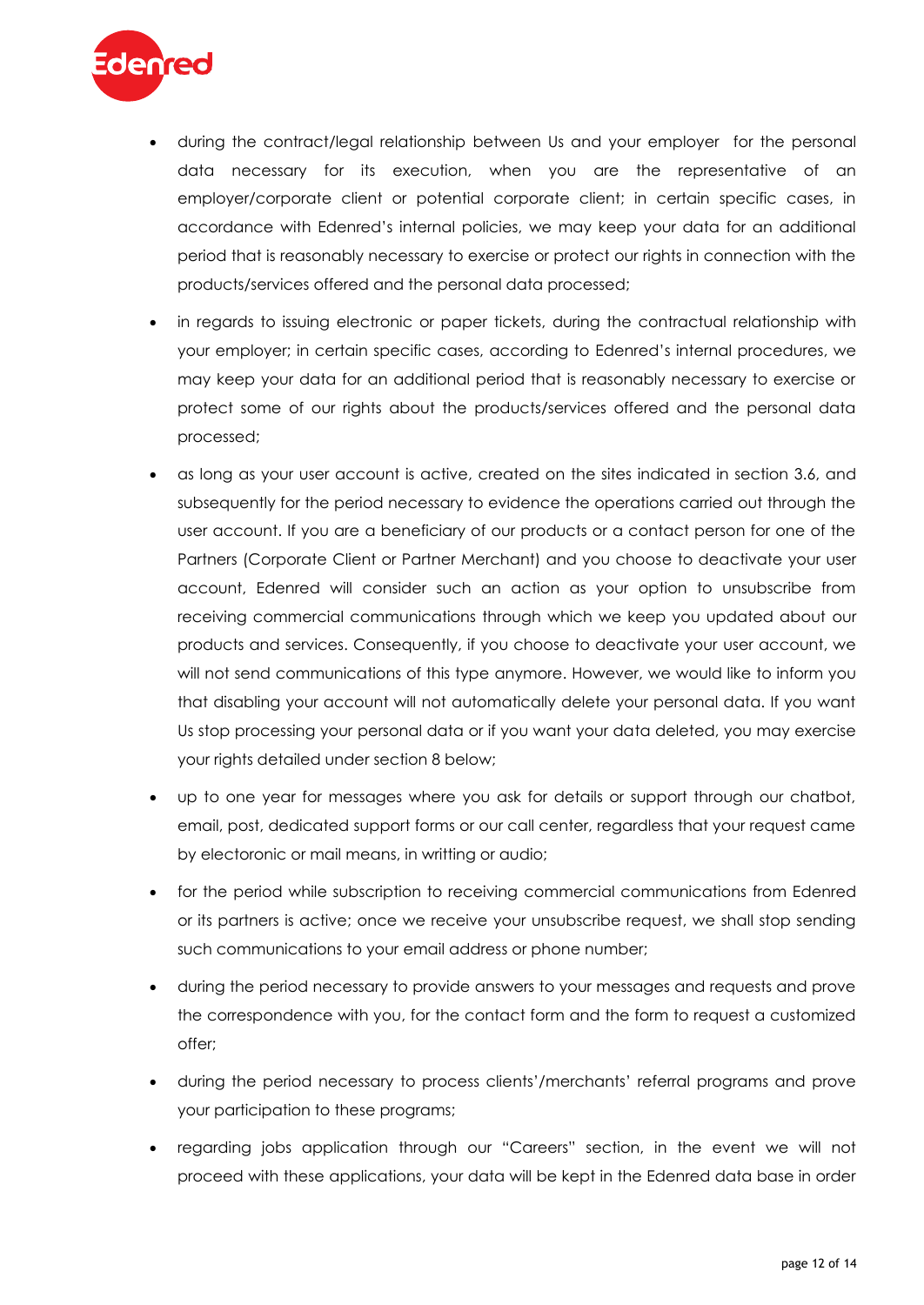

to participate in recruitment programs that will be carried out in the future, but not more than one year since being collected;

- up to 3 years for performing analysis regarding the navigation on our sites and your interactions with our sites;
- for the duration provided for by law in situations where there are applicable legal provisions in this respect (e.g. in case of mandatory accounting books and supporting documents underlying financial accounting records, such as invoices issued by Edenred).
- 7.2. Any data may be retained by Us, as an exception to the previous provisions, where applicable, for the legal prescription period, where Edenred would have a legitimate interest to retain certain personal data for potential disputes that might arise between the parties, for example for the possible liability of Edenred or of the person whose data is processed.
- 7.3. Edenred may delete all your personal data when it considers that it is no longer necessary for the purposes for which it was collected.
- 7.4. In any case, if you withdraw your consent and there are no legal grounds for processing, or you oppose the processing and there are no legitimate reasons for the processing that would prevail, we will stop processing your data.

# **8. YOUR RIGHTS**

- 8.1. Regarding the data processing, you have the right of access to your personal data (you have the right to obtain from Edenred the confirmation that it processes your personal data, as well as information regarding the processing), rectification (modification) or deletion of data or restricting the processing, the right to oppose to processing within the limits and conditions provided by law, as well as the right to data portability (you have the right to request us to provide the personal data in a structured, commonly used and machine-readable format that can be automatically read, for example, in Excel). Also, if you choose to give your consent, you have the right to withdrawn at any moment, without affecting the processing carried out by Edenred based on the consent provided by you before your consent withdrawal. Furthermore, you have the right to submit complaints to the National Authority for the Surveillance of Personal Data Processing: 28- 30 G-ral. Gheorghe Magheru Blvd., 1st District, 010336, Bucharest, Romania; e-mail: *[anspdcp@dataprotection.ro](mailto:anspdcp@dataprotection.ro)*.
- 8.2. When we receive a request from you to exercise any of your rights, we may ask for additional information to verify your identity before acting on the request.